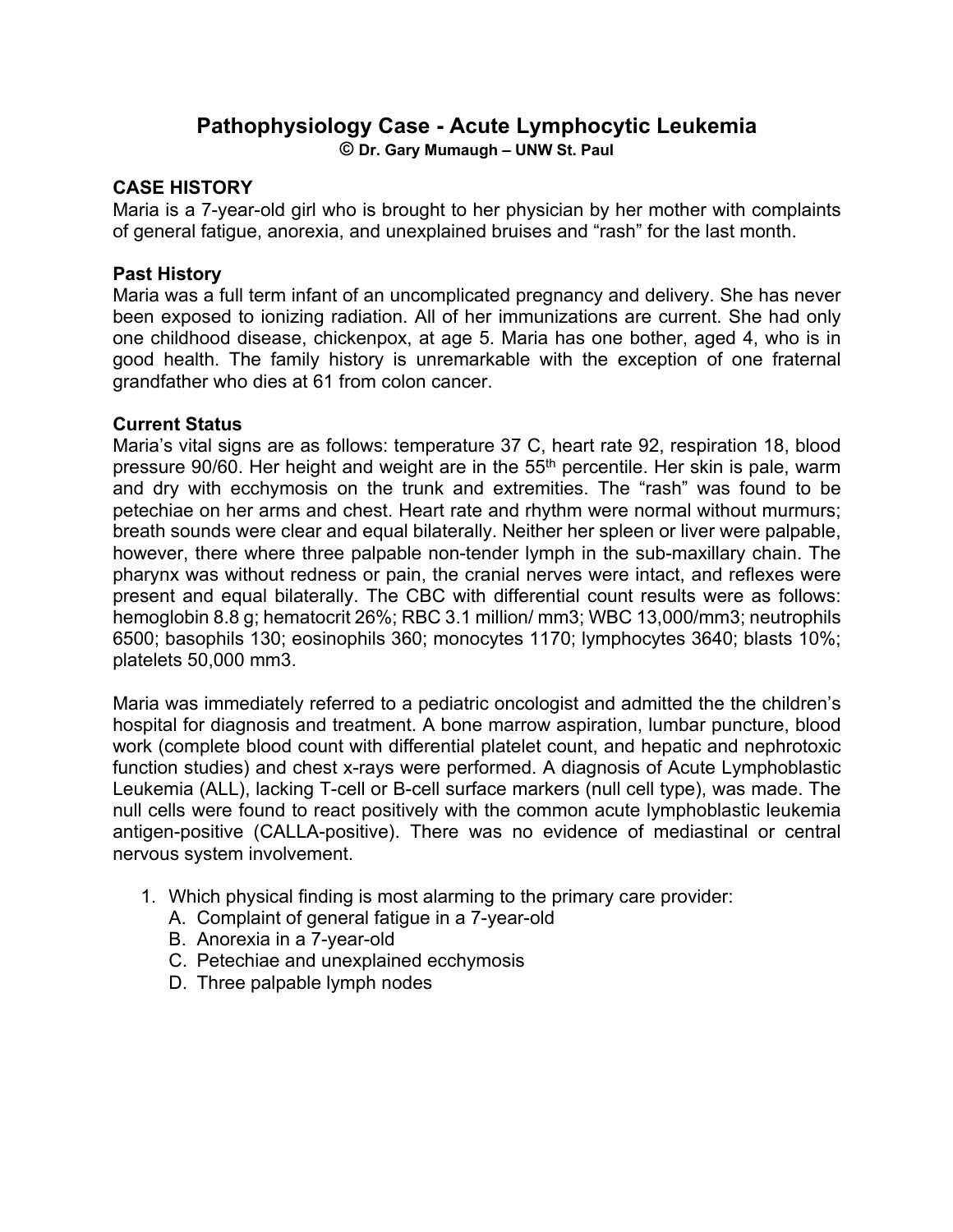- 2. What probably caused the above symptoms?
- 3. A diagnosis of leukemia was suspected from a CBC results on the basis of

 $\mathcal{L}_\text{max} = \frac{1}{2} \sum_{i=1}^{n} \frac{1}{2} \sum_{i=1}^{n} \frac{1}{2} \sum_{i=1}^{n} \frac{1}{2} \sum_{i=1}^{n} \frac{1}{2} \sum_{i=1}^{n} \frac{1}{2} \sum_{i=1}^{n} \frac{1}{2} \sum_{i=1}^{n} \frac{1}{2} \sum_{i=1}^{n} \frac{1}{2} \sum_{i=1}^{n} \frac{1}{2} \sum_{i=1}^{n} \frac{1}{2} \sum_{i=1}^{n} \frac{1}{2} \sum_{i=1}^{n} \frac{1$ \_\_\_\_\_\_\_\_\_\_\_\_\_\_\_\_\_\_\_\_\_\_\_\_\_\_\_\_\_\_\_\_\_\_\_\_\_\_\_\_\_\_\_\_\_\_\_\_\_\_\_\_\_\_\_\_\_\_\_\_\_\_\_\_ \_\_\_\_\_\_\_\_\_\_\_\_\_\_\_\_\_\_\_\_\_\_\_\_\_\_\_\_\_\_\_\_\_\_\_\_\_\_\_\_\_\_\_\_\_\_\_\_\_\_\_\_\_\_\_\_\_\_\_\_\_\_\_\_

- A. Hemoglobin of 8.8 g.
- B. Total white count of 13,000
- C. Platelets of 50,000 mm3
- D. 10% blasts
- 4. Is there anything in Maria's history that put her at risk for leukemia?
- 5. Which of the following factors would indicate an improved prognosis for Maria? A. Her age

\_\_\_\_\_\_\_\_\_\_\_\_\_\_\_\_\_\_\_\_\_\_\_\_\_\_\_\_\_\_\_\_\_\_\_\_\_\_\_\_\_\_\_\_\_\_\_\_\_\_\_\_\_\_\_\_\_\_\_\_\_\_\_\_

- B. White blood count of 13,000 at diagnosis
- C. Absence of hepatomegaly
- D. Absence of splenomegaly
- E. All of the above

Maria started chemotherapy with vincristine, prednisone, and L-asparaginase. The induction phase of therapy with these drugs lasts until remission is attained. Since chemotherapeutic agents do not cross the blood-brain barrier, intrathecal methotrexate and cranial radiation is given to destroy the leukemic cells in the central nervous system. This is called the sanctuary phase.

Eight weeks after diagnosis, Maria's bone marrow and peripheral blood smear showed no evidence of leukemic cells, therefore, remission has been attained. With remission, Maria moves into the maintenance phase, during which she receives monthly medications, complete blood counts, and periodic bone marrow aspirations and lumbar punctures.

- 6. The rationale for the use of multiple drug therapy as opposed to single agent chemotherapy is that:
	- A. Different drugs exert their effects on cells during the different phases of the life cycle of the cell.
	- B. No drug works on more than one phase of the cell life cycle.
	- C. Chemotherapeutic agents are only effective against cells during cell division.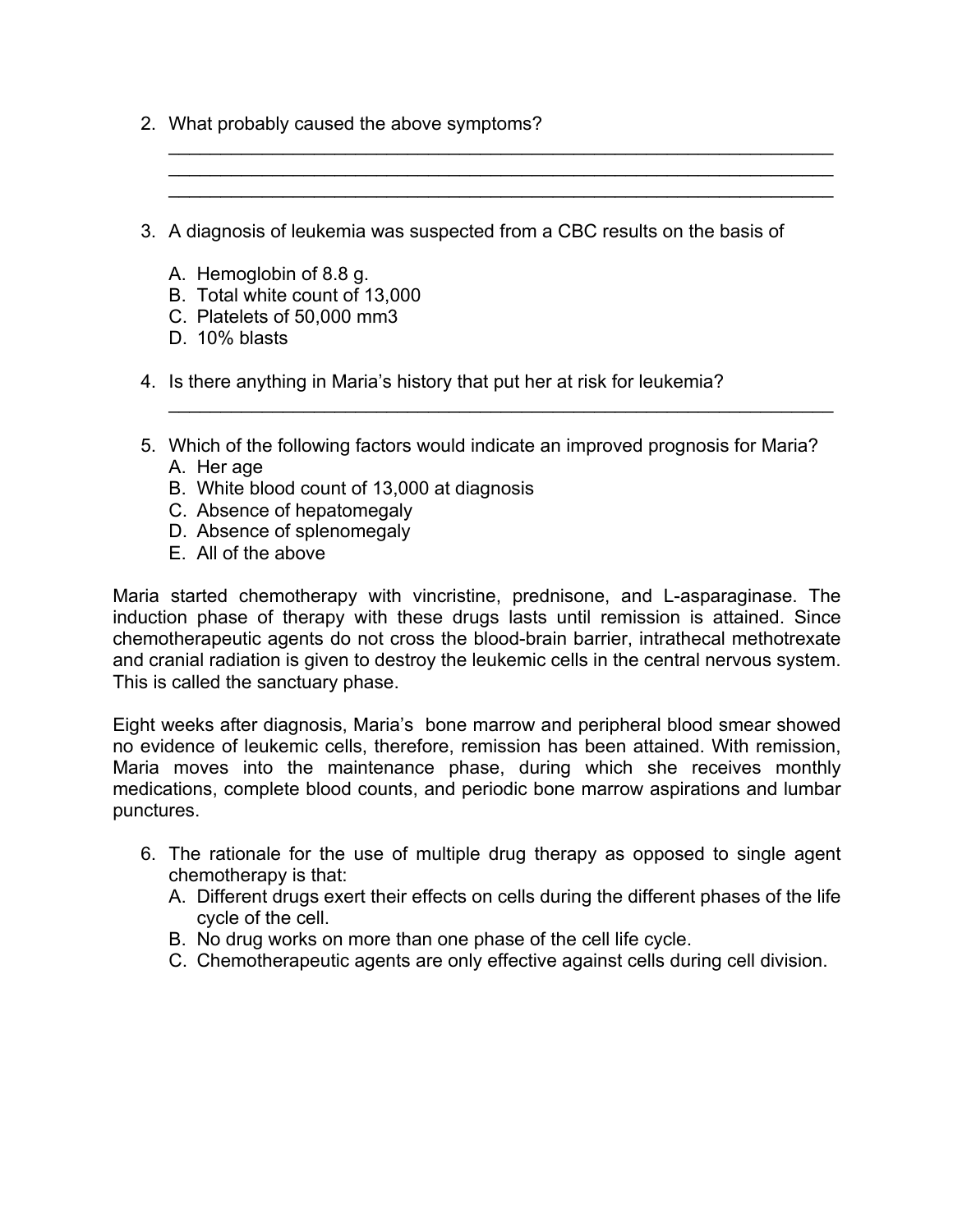Three months later, during one of her monthly visits, Maria's complete blood count results were as follows: hemoglobin 6.8 g; hematocrit 20.4%; RBC count 2.1 million/mm3; WBC totals 340: neutrophils 200 mm3; basophils 3 mm3; eosinophils 6 mm3; monocytes 30 mm3; lymphocytes 82 mm3; platelets 20,000 mm3. The physician withholds the chemotherapy dose and transfuses Maria with 1 unit packed red blood cells and 4 units of platelets.

 $\mathcal{L}_\text{max} = \frac{1}{2} \sum_{i=1}^{n} \frac{1}{2} \sum_{i=1}^{n} \frac{1}{2} \sum_{i=1}^{n} \frac{1}{2} \sum_{i=1}^{n} \frac{1}{2} \sum_{i=1}^{n} \frac{1}{2} \sum_{i=1}^{n} \frac{1}{2} \sum_{i=1}^{n} \frac{1}{2} \sum_{i=1}^{n} \frac{1}{2} \sum_{i=1}^{n} \frac{1}{2} \sum_{i=1}^{n} \frac{1}{2} \sum_{i=1}^{n} \frac{1}{2} \sum_{i=1}^{n} \frac{1$ 

\_\_\_\_\_\_\_\_\_\_\_\_\_\_\_\_\_\_\_\_\_\_\_\_\_\_\_\_\_\_\_\_\_\_\_\_\_\_\_\_\_\_\_\_\_\_\_\_\_\_\_\_\_\_\_\_\_\_\_\_\_\_\_\_  $\mathcal{L}_\text{max} = \mathcal{L}_\text{max} = \mathcal{L}_\text{max} = \mathcal{L}_\text{max} = \mathcal{L}_\text{max} = \mathcal{L}_\text{max} = \mathcal{L}_\text{max} = \mathcal{L}_\text{max} = \mathcal{L}_\text{max} = \mathcal{L}_\text{max} = \mathcal{L}_\text{max} = \mathcal{L}_\text{max} = \mathcal{L}_\text{max} = \mathcal{L}_\text{max} = \mathcal{L}_\text{max} = \mathcal{L}_\text{max} = \mathcal{L}_\text{max} = \mathcal{L}_\text{max} = \mathcal{$  $\mathcal{L}_\text{max} = \frac{1}{2} \sum_{i=1}^{n} \frac{1}{2} \sum_{i=1}^{n} \frac{1}{2} \sum_{i=1}^{n} \frac{1}{2} \sum_{i=1}^{n} \frac{1}{2} \sum_{i=1}^{n} \frac{1}{2} \sum_{i=1}^{n} \frac{1}{2} \sum_{i=1}^{n} \frac{1}{2} \sum_{i=1}^{n} \frac{1}{2} \sum_{i=1}^{n} \frac{1}{2} \sum_{i=1}^{n} \frac{1}{2} \sum_{i=1}^{n} \frac{1}{2} \sum_{i=1}^{n} \frac{1$ \_\_\_\_\_\_\_\_\_\_\_\_\_\_\_\_\_\_\_\_\_\_\_\_\_\_\_\_\_\_\_\_\_\_\_\_\_\_\_\_\_\_\_\_\_\_\_\_\_\_\_\_\_\_\_\_\_\_\_\_\_\_\_\_

- 7. What is pancytopenia?
- 8. The cause of Maria's pancytopenia is
	- A. Deteriorating physical status caused by the disease process
	- B. A known side effect of chemotherapy
	- C. Aplastic anemia resulting from the toxic effects of chemotherapy
- 9. Maria is currently at risk for which of the following major complications of treatment? PICK THREE
	- A. Anemia
	- B. Hemorrhage
	- C. Infection
	- D. DIC disseminated intravascular coagulation
	- E. Gram-negative septic shock
	- F. Shock
	- G. Thrombocytopenia purpura
- 10.How would you support and minister to Maria's parents?